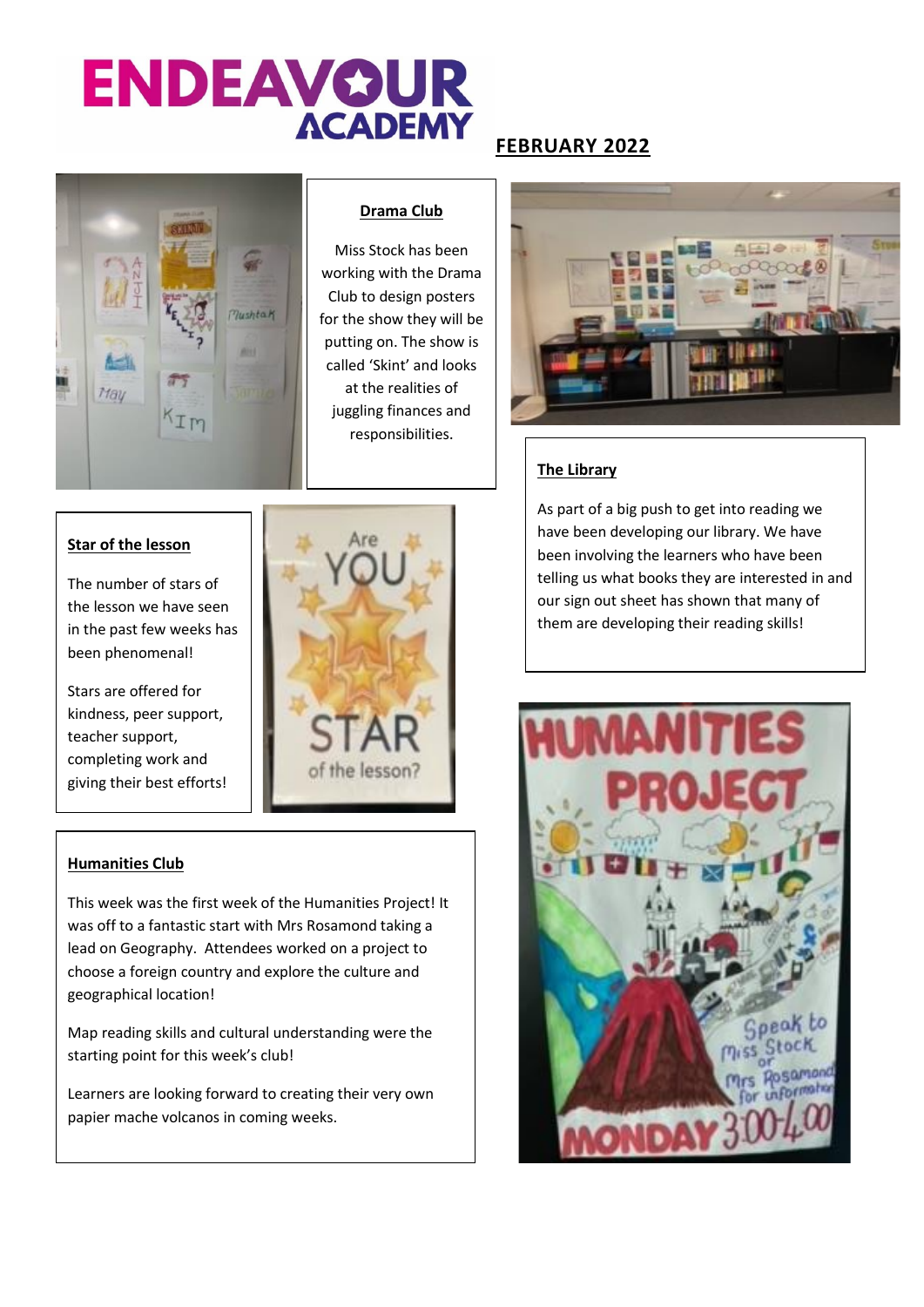

#### **Reading club**

This week's reading club has started with 'Black Brother, Black Brother' which is about two brothers, one brother is white, and one is black. The book explores the differences in treatment of each, based on skin colour.

Staff and learners are enjoying the book and are looking forward to discussing it in Friday's book club at lunch time.



Courtesy of 'The Book Trust'

#### **Read-a-thon**

Endeavour will be holding its first ever read-a-thon!

Anyone who gets involved will read a book of their choice for 1 hour per day everyday from the 1<sup>st</sup> February till the 21<sup>st</sup> February.



## *KEY DATES*

*Half Term*

*Monday 21st Feb – Friday 25th Feb*

*Return to School*

*Monday 28th Feb* 

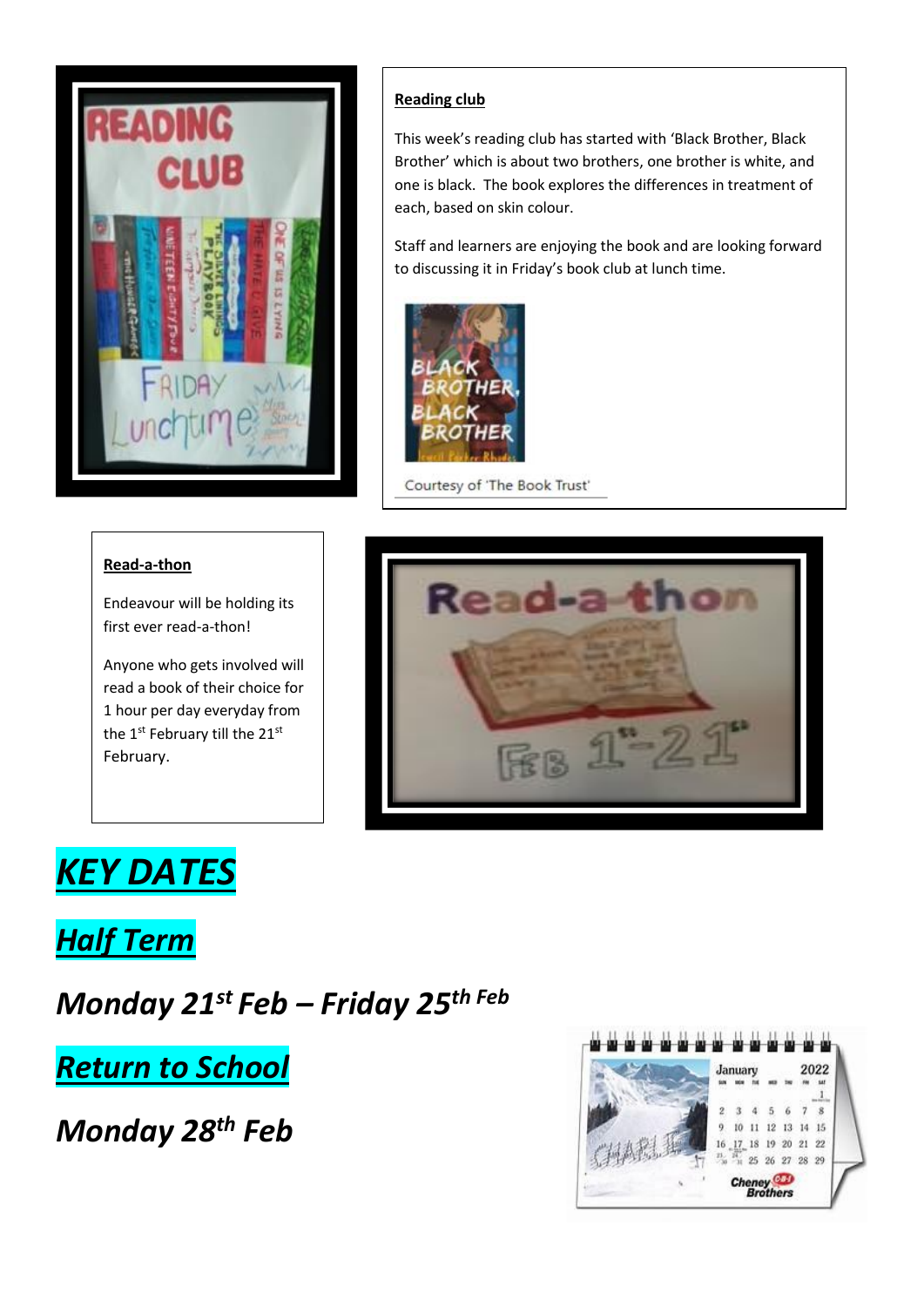#### **EcoClub News for Newsletter**



EcoClub runs on Tuesday and Thursday mornings during tutor time with Mrs Rosamond and Dr. Cornish.

This term we have been thinking about the impact the waste we generate has on our environment. In particular we are focusing on the amount of waste we generate in school and what we can do to reduce it.

Students have organised a collection of plastic bottles for recycling and are planning to educate peers about the benefits of using reusable water bottles rather than single- use plastic ones.

To highlight the amount of waste generated on site, students have conducted a survey of EDC grounds to pinpoint particular problem areas. Our next step is to conduct a 'litter-pick' to really identify what types of waste are an issue. Students are developing strategies to both help their peers reduce waste and dispose of waste correctly.

#### **Science News**

We have had a busy time in science so far this winter.

In December we had a fun (and cold!) trip to Dalton Moor Farm near Murton. We explored the site, learnt about the importance of trees and saw how the farm is using renewable energy.



We are delighted to have been *invited* back and plan to visit again soonideally in *warmer* weather!



Please make sure you download the School Ping App – for GDPR all school communications are sent via School Ping. Please let us know if you have any issues in accessing this and we will be happy to help.